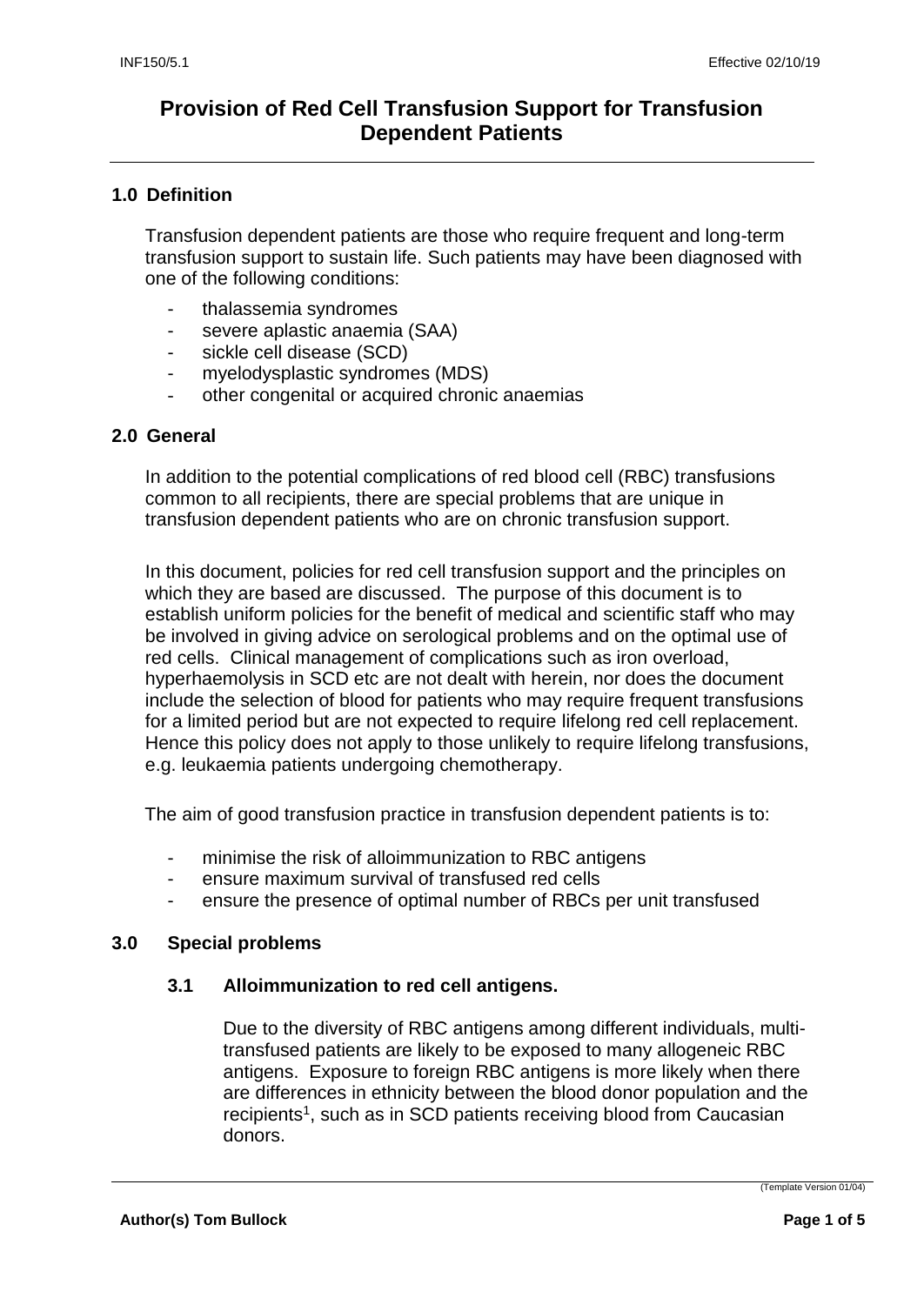Up to about 30% of transfusion dependent haemoglobinopathy patients are reported to develop RBC antibodies, $1-3$  most of which are within the Rh and Kell systems.<sup>4,5</sup> There is a significant reduction in alloimmunisation rate (dropped from 3% to 0.5% per unit) by providing blood matched for Rh (CcDEe) and K antigens.<sup>6</sup> These antigen matching protocols have been associated with reduced alloimmunisation rate and decreased incidence of haemolytic transfusion reactions in patients with  $SCD<sup>7</sup>$  Similar recommendation (providing Rh and K matched units) was made in patients with Thalassemia.<sup>8</sup>

Since 1997, blood banks in the UK have adopted the policy of providing blood matched for Rh (CcDEe) and K antigens, in addition to ABO matching for patients with sickle cell disease and thalassemia.

## **3.2 Difficulty in assigning antibody specificity**

Some patients, especially those with multiple RBC alloantibodies, show reactions in serological tests for which antibody specificity cannot be assigned. Selecting suitable blood for these patients is extremely difficult. In such situations, the only option is to select units that match the patient's phenotype / genotype, as clinically relevant. This is possible only if the full phenotype of the patient has been determined before initiating the transfusion programme. Serological typing is simple, quick and could be undertaken by NHSBT Red Cell Immunohaematology (RCI) laboratories. If however, the patient has already been transfused, has a positive autologous control, Direct Antiglobulin Test (DAT) or is on a therapeutic monoclonal antibody (TMAb), genotyping for blood group antigens is available from most RCI laboratories.

### **3.3 Donations from individuals with sickle cell trait (HbAS genotype)**

The main goals of transfusion in SCD patients are to reduce the HbS level and/or to elevate the Hb. The former would not be achieved effectively if the unit transfused was from an HbAS donor. Therefore, only RBC units that are screened and found to be negative for HbS should be used for transfusion to SCD patients.

(Template Version 01/04)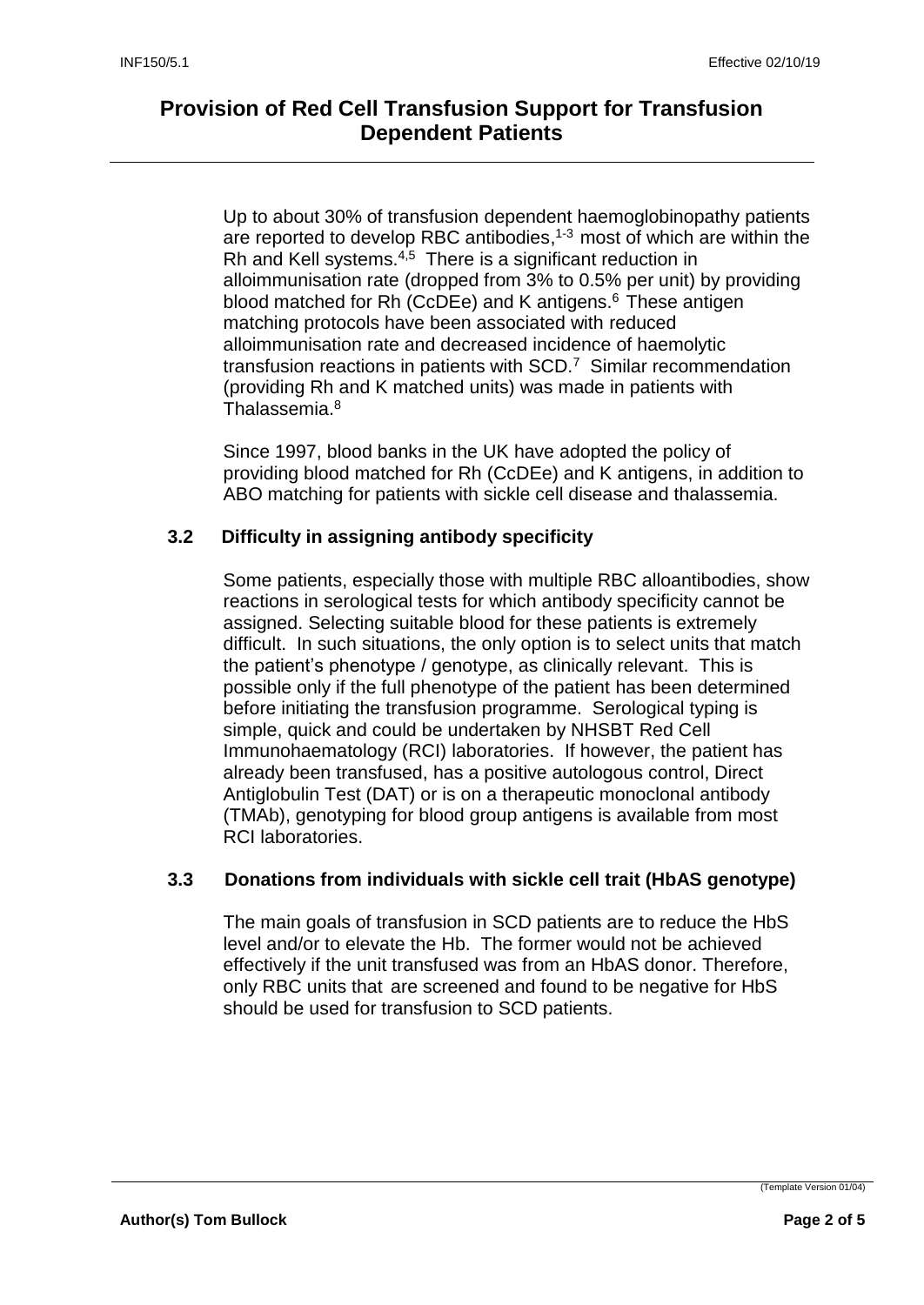### **4.0 Recommendations**

## **4.1 Extended RBC phenotyping / genotyping**

Perform extended RBC phenotyping serologically prior to initiating the transfusion regime. Patients should be tested for the following RBC antigens: C, c, D, E, e, M, N, S, s, K, k, Fy<sup>a</sup>, Fy<sup>b</sup>, Jka and Jk<sup>b</sup>.

Patients who are S-, s- should have their U antigen status determined.

For haemoglobinopathy patients, if extended genotyping is required then samples should be referred to the International Blood Group Reference Laboratory (IBGRL) in Filton, for molecular typing for the following blood group antigens:

RhD, C, c, E, e, (including common RhD, C and e variants), V, VS, hr<sup>B</sup> , hr<sup>S</sup> , K/k, Kpª /Kpʰ, Jsª /Jsʰ, Doª /Doʰ, Fyª /Fyʰ, Jkª /Jkʰ, M/N, S/s, U-, Uvar

In all other transfusion dependent patient groups, if the patient has a positive autologous control, DAT, has been recently transfused, is on a therapeutic monoclonal antibody (TMAb) such as an anti-CD38 or anti-CD47 treatment regimen and phenotyping is not possible, please send a 6ml EDTA blood sample to the local NHSBT RCI laboratory for molecular typing.

# **4.2 RBC antigen matching**

Select ABO and K compatible red cell units that are also matched for D, C, E, c, e, for example when the patient is:

 $R_0$  – select preferably  $R_0$  rr only if Ro unavailable  $R_1r -$  select E neg  $R_1R_1 -$  select  $R_1R_1$  $R_2R_2 -$  select  $R_2R_2$  $R_2r -$  select C neg

If clinically significant RBC antibodies are present, select antigen negative units and issue blood compatible in the crossmatch by IAT according to national guidelines.<sup>9</sup>

**NB** In addition to selecting Rh/K matched units, matching for Fy(a-b-) or U- is not required unless Duffy antibodies or anti-U are present. Nevertheless, some centres have "extended matching" protocols aiming to match Duffy, Kidd, MNS and Lewis antigens for SCD patients whenever possible.<sup>10</sup>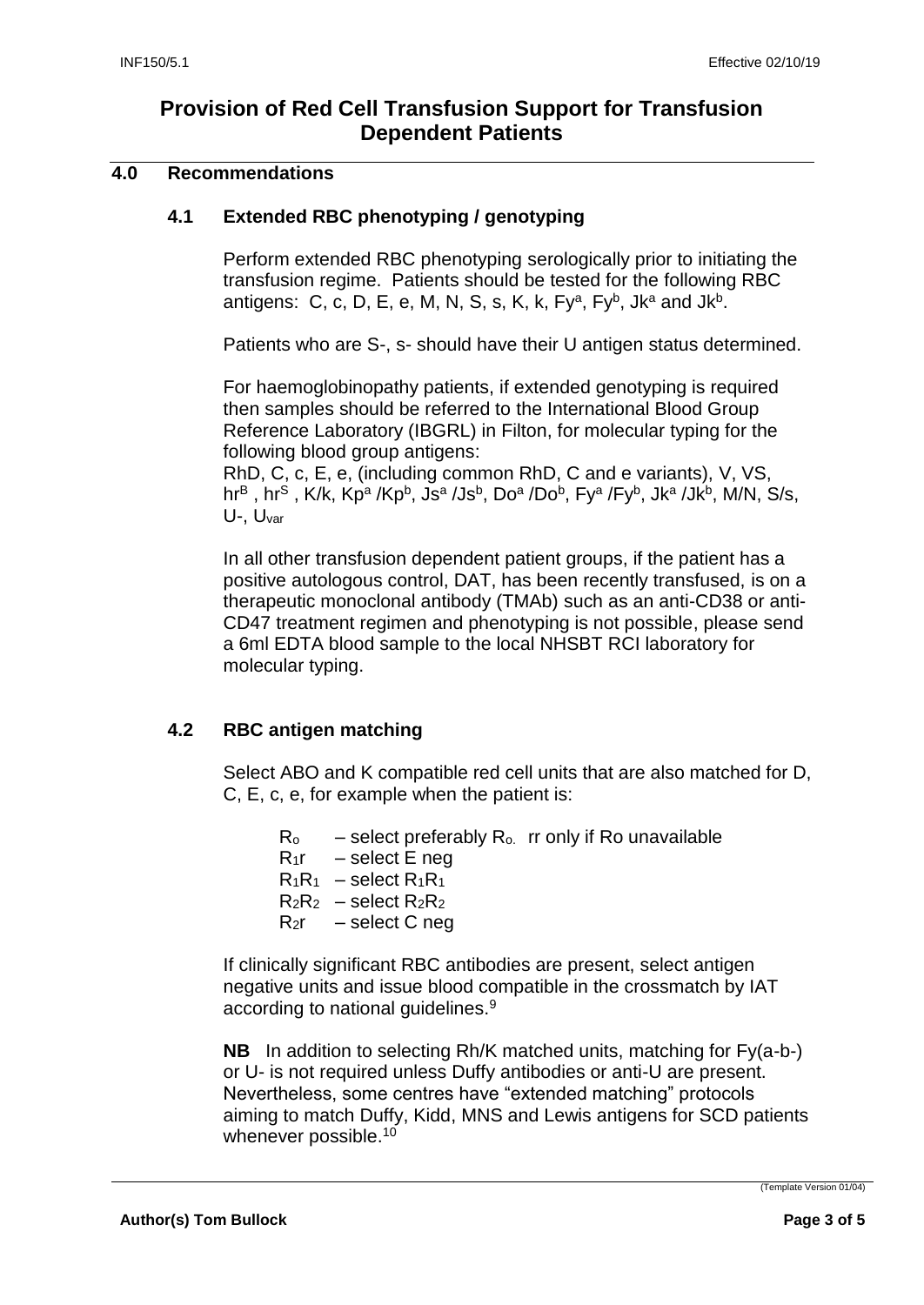## **4.3 Selection of RBC units.**

For patients with SCD, all units selected must be negative for HbS. Units tested for HbS and found negative are marked '**HbS Neg**' on the pack label. If the only suitable donations are not tested previously, the NHSBT Donation Testing laboratory should undertake HbS testing and, if necessary, will release the index units under concession.

# **4.4 Age of RBC units**.

### 4.4.1 For all patients with haemoglobinopathies

Ideally, red cell units selected for transfusion dependent patients who require frequent transfusions should be less than 2 weeks old to ensure maximum possible survival in the patient's circulation. On some occasions, this may not be possible. In such situations, freshest available suitable units may be transfused.

## 4.4.2 For patients with SCD

Where possible, red cell survival post-transfusion should be maximised by selection of 'fresh' red cells. Red cells should be ideally less than 10 days for top-up transfusions and less than 7 days old for exchange transfusion,  $11, 13$  but this may not be possible where the patient has multiple red cell alloantibodies. In such situations freshest available suitable units may be transfused.

### **5.0 Paroxysmal nocturnal haemoglobinuria:**

These patients have an increased sensitivity to complement mediated lysis. In the past washed cells were provided but there is evidence that leucodepleted red cells in SAG-M are suitable and have been shown not to increase haemolysis.<sup>12</sup>. Therefore, washed cells are not required.